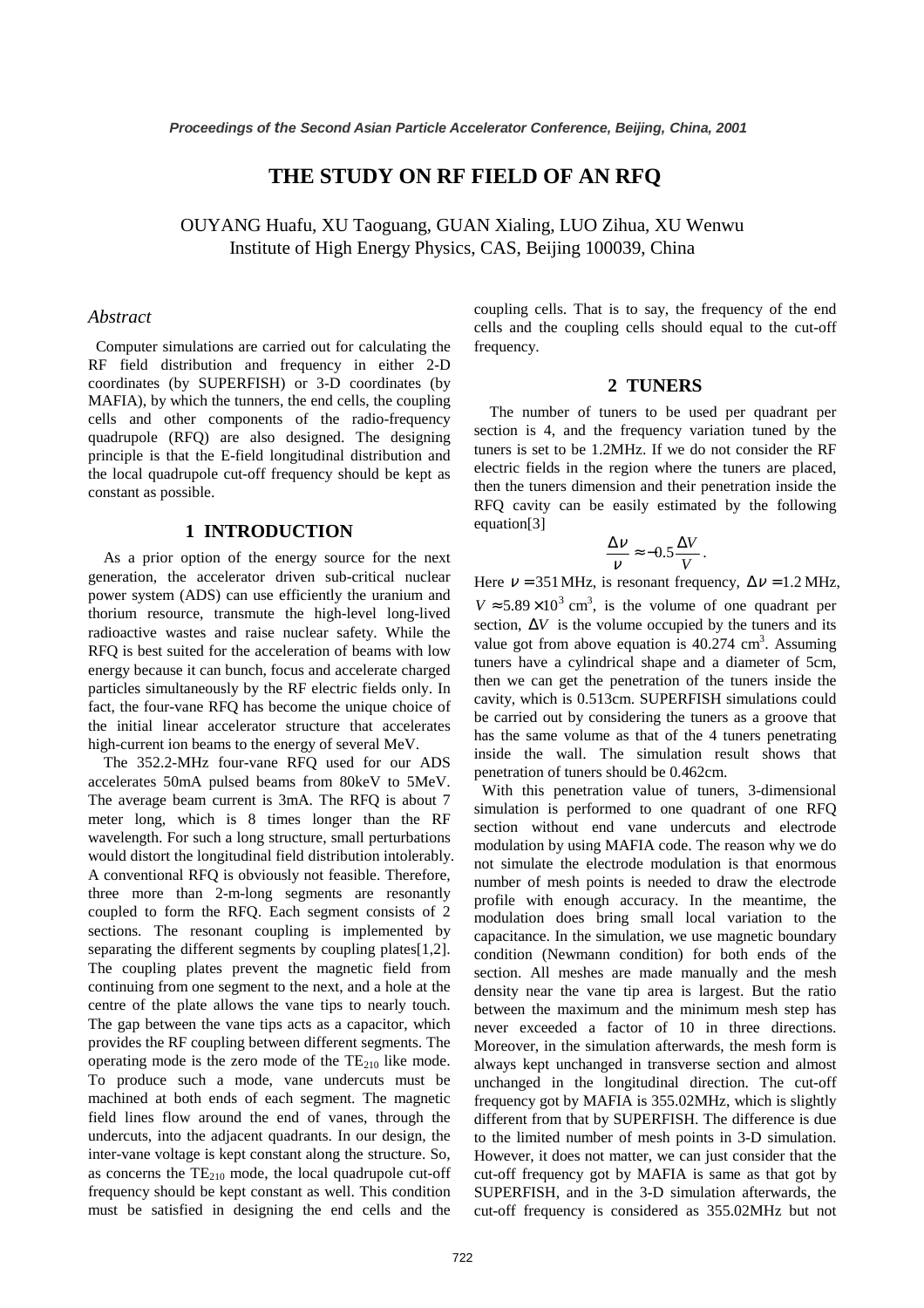352.2MHz. Figure 1 shows a 3-D picture of one quadrant of one RFQ section. In Figure 2, the distribution of the transverse electric fields along the longitudinal axis is shown. The fields are normalized to the maximum field. From this figure, one can see that, the fields at the sites that the tuners located are lower. This is due to a larger cut-off frequency at these tuner locations. In addition, since the four tuners are not separated equally, the fields where the tuners located are also not same. However, the flatness of the field is 0.431%, which is still well. The flatness is defined as  $F = (E_{\text{max}} - E_{\text{min}}) / E_{\text{max}}$ .



Figure 1: 3-D MAFIA picture of one quadrant of one section without end cells.



Figure 2: The distribution of the transverse electric fields along the longitudinal axis.

# **3 THE BEGINNING CELL**

In order to design the beginning cell of the RFQ, 3-D simulations are carried out to a quadrant of one RFQ section by MAFIA. The beginning cell of this section is shown in figure 3. The value of the parameters is listed in Table 1. The profile of the matching radial section (MRS) shown in figure 3 is given by the code PARMTEQM[4]. The other end of the section is flush. In simulations, electric boundary condition (Dirichelet condition) and magnetic boundary condition are applied to the beginning end and the other end of the section, respectively. By keeping the slope angle  $45^\circ$  unchanged and adjusting the values of the undercut depth *d* and the height *h*, we simulate the section with different beginning cells many times. When the lowest resonant frequency of the cavity is most near to the criterion frequency 355.02Mhz, we consider that the parameters of the beginning cell are satisfied.



Figure 3: 2-D profile of the beginning cell.

Table 1: The geometrical design parameters of the beginning cell

| $-$               |                    |
|-------------------|--------------------|
| <b>Parameters</b> | value              |
| h1                | 91.41 mm           |
| h2                | 27.38 mm           |
| h3                | $60.04 \text{ mm}$ |
|                   | 42.52 mm           |
|                   | $2.93$ mm          |
|                   | 9.86 mm            |

The distribution of the transverse electric fields along the longitudinal axis in the section is shown in figure 4. The fields decrease rapidly from the vane to the plate and become zero near the plate. Except the fields in the gap region between the vane and the plate, the flatness of the fields is also well, which is about 0.506%.



Figure 4: The distribution of the transverse electric fields along the longitudinal axis